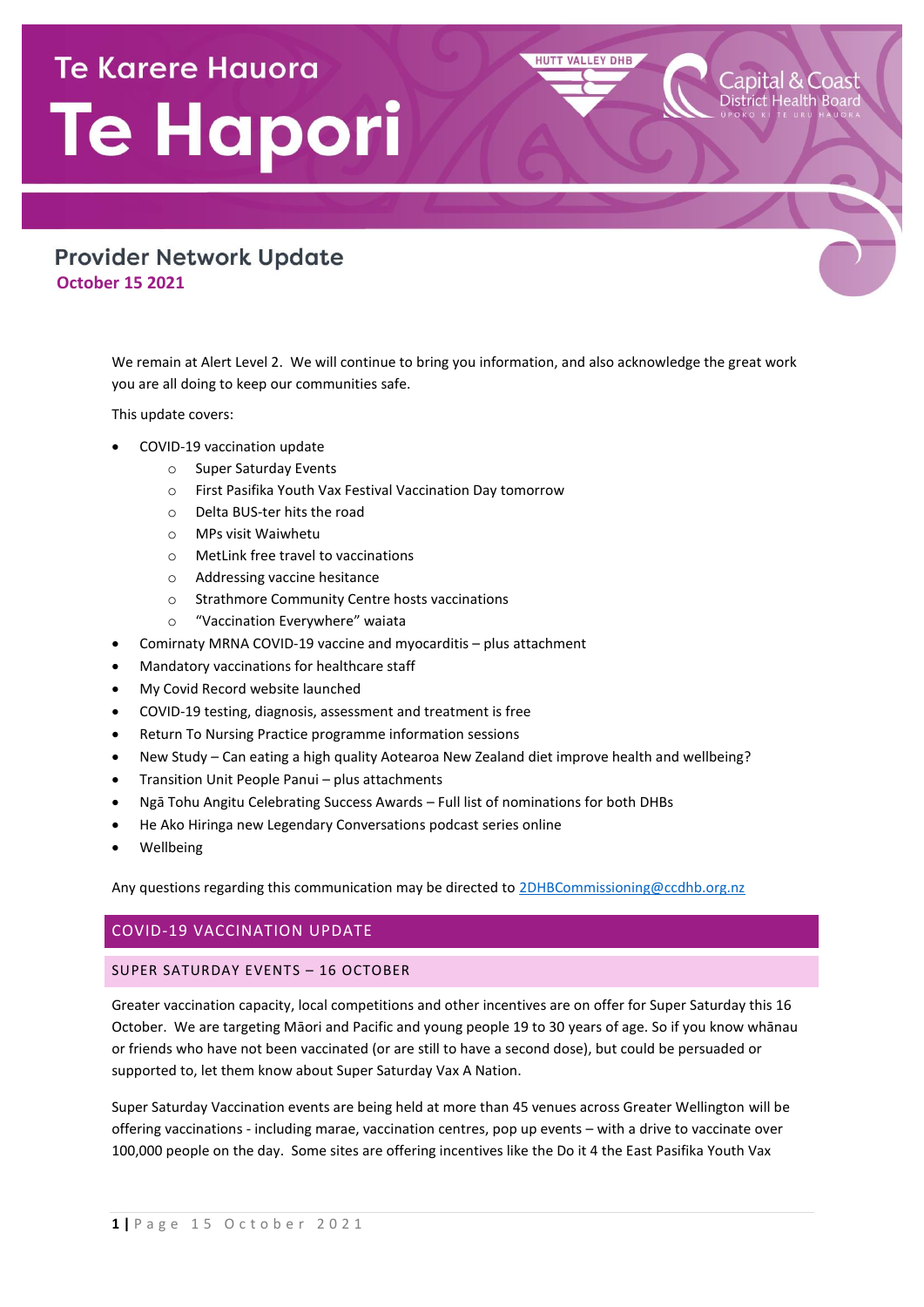festival, Sky Stadium Drive-Thru – accessible clinics, and the Delta BUS-ter (see below). Many sites are offering food, prizes and giveaways.

Political representatives will be out in force with the Prime Minister, cabinet ministers, and Dr Ashley Bloomfield visiting sites around the Hutt, Porirua and Wellington.

Help encourage young people (19-35) you know to get vaccinated and go in the draw for Homegrown tickets. Terms and conditions apply (*Capital & Coast DHB and Hutt Valley DHB employees and their immediate families, participating agents or providers, and their associated agencies are ineligible to enter*).

More information can be found here: [Vaccinate Greater Wellington -](https://www.rph.org.nz/public-health-topics/vaccinate-greater-wellington/super-saturday/) Super Saturday.

#### PORIRUA'S FIRST PASIFIKA YOUTH VAX FESTIVAL VACCINATION DAY

In a collaboration between Hutt Valley and Capital & Coast DHBs, Ora Toa PHO, and Porirua Pasifika Youth Vax aims to inform, encourage, and empower our Pasifika youth to get the vaccine. History shows Pasifika people have suffered during pandemics. Samoa was hit hard by a measles epidemic and, before that, the influenza pandemic that hit Samoa in 1918.

#### DELTA BUS-TER HITS THE ROAD

The Māori vaccination programme has hit 70% first dose vaccination after a monumental effort by all providers across the region. Watch for the Delta BUS-ter in Fairfield, Lower Hutt making its debut appearance on Super Saturday.



The bus is a mobile vaccination clinic that will go out to areas of the Hutt with the highest remaining levels of unvaccinated Māori and Pacific peoples indicated by the suburb data the Māori team is working with.

Delta BUS-ter is a collaboration between Kokiri Marae Keriana Olsen Trust and Te Awakairangi Health Network. The bus was lent by MetLink to assist with the drive to vaccinate the most vulnerable.

#### MPS VISIT WAIWHETU VACCINATION CLINIC

COVID-19 Response Minister and MP for Remutaka Chris Hipkins visited the Waiwhetu Sports Centre vaccination clinic to speak with staff and thank them for their continued great work. He was accompanied by Speaker and long time Hutt MP Trevor Mallard, MP Chris Bishop, a list MP from Hutt South and National's COVID-19 Response Spokesperson, and Lower Hutt Mayor Campbell Barry.

The Waiwhetu vaccination clinic attracted a lot of attention during lockdown by leading the way with the first Drive-Through vaccinations.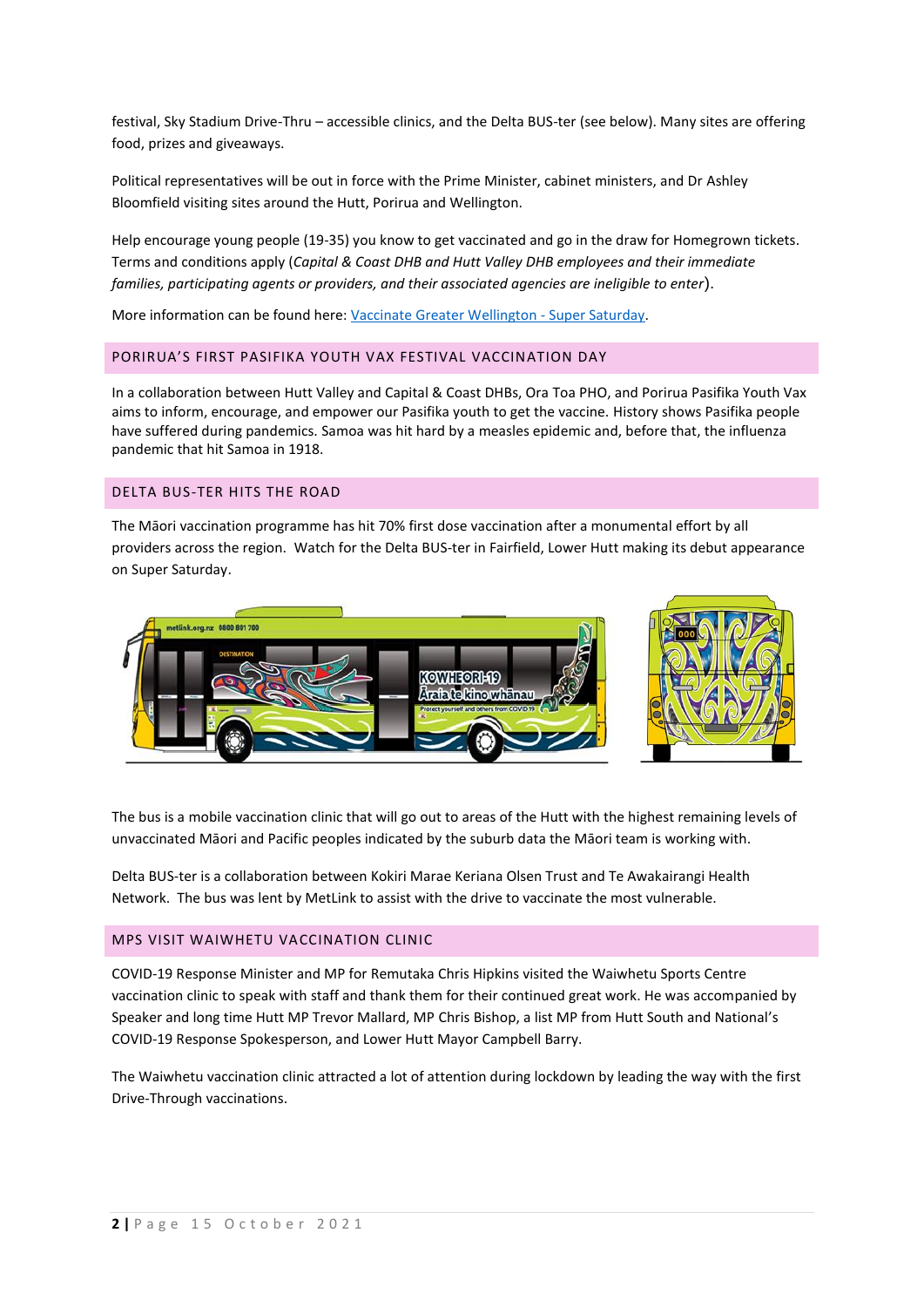#### METLINK FREE TRAVEL TO VACCINATIONS

A reminder Metlink is still offering free return trips on all of its buses and trains for anyone getting a vaccination and Super Saturday is no exception.

Let people know to enjoy a free return trip they need to show their appointment, either on paper, on your device or let the driver or train staff know you are heading to or from your vaccination.

Passengers unable to use buses or trains are encouraged to contact Metlink directly on 0800 801 700 to arrange community transport to and from their vaccination centre.

#### ADDRESSING VACCINE HESITANCY

Let's korero is a theme running through the day, encouraging people who may be hesitant or unsure to come and ask questions. Unite Against COVID-19 has some great conversation pointers for talking with people in a positive and respectful way here: [https://covid19.govt.nz/covid-19-vaccines/get-the-facts-about-covid-19](https://covid19.govt.nz/covid-19-vaccines/get-the-facts-about-covid-19-vaccination/how-to-talk-to-your-friends-and-whanau-about-the-covid-19-vaccine/) [vaccination/how-to-talk-to-your-friends-and-whanau-about-the-covid-19-vaccine/](https://covid19.govt.nz/covid-19-vaccines/get-the-facts-about-covid-19-vaccination/how-to-talk-to-your-friends-and-whanau-about-the-covid-19-vaccine/)

Sit down with them to look at trusted resources like the Unite against COVID-19 and Ministry of Health websites. You will find reliable information about things like the vaccine, safety and effectiveness. If appropriate, offer to help them look for information.

- [Unite against COVID-19](https://covid19.govt.nz/covid-19-vaccines/)
- [Ministry of Health\(external link\)](https://www.health.govt.nz/our-work/diseases-and-conditions/covid-19-novel-coronavirus/covid-19-vaccines)
- [COVID-19 vaccination: Your questions answered](https://covid19.govt.nz/covid-19-vaccines/get-the-facts-about-covid-19-vaccination/covid-19-vaccination-your-questions-answered/)
- [Information for Māori communities —](https://karawhiua.nz/) Karawhiua(external link)
- [COVID-19 vaccination information](https://www.mpp.govt.nz/covid-19/vaccination/)  Ministry for Pacific Peoples
- [Plus our own local Positively Pacific website.](https://positivelypacific.org.nz/)

#### STRATHMORE COMMUNITY CENTRE HOSTS VACCINATIONS

A vaccination outreach supported the work of the Strathmore Community Centre today as part of its Freshen Up day. Parents came in with children to get free haircuts and supplies for going back to school. **Miramar Pharmacy** provided the vaccination service and will continue to return to the centre for further vaccination outreach aimed at bringing down the number of unvaccinated people within their community.

#### VACCINATIONS EVERYWHERE WAIATA

Clinicians in Northland have produced a clever, lighthearted waiata about a serious kaupapa to promote vaccination across Aotearoa. This catchy and familiar tune mentions so many towns and cities around the country. How many towns and cities in the Wellington region can you spot? The video is produced by Lincoln and Nora, sung by Lincoln, and shared by Northland DHB to "spread a little bit of joy". You'll find it here: [https://youtu.be/PTiEGyVU1Zw](https://urldefense.com/v3/__https:/youtu.be/PTiEGyVU1Zw__;!!A3teau8g8Q!Fcyrpwfml5triYeMc0YoM5am4AHYUGaAGUnUnT3HOK2Kc4Eevde2A5zTphlLrpEqzZNDSw$)

#### FULL INFORMATION AROUND VACCINATION SITES CAN BE FOUND HERE:

Wellington[: https://www.healthpoint.co.nz/covid-19-vaccination/wellington/](https://www.healthpoint.co.nz/covid-19-vaccination/wellington/) Hutt Valley:<https://www.healthpoint.co.nz/covid-19-vaccination/hutt/>

Full information around testing sites is available here.

Wellington[: https://www.healthpoint.co.nz/covid-19/wellington/](https://www.healthpoint.co.nz/covid-19/wellington/)

Hutt Valley:<https://www.healthpoint.co.nz/covid-19/hutt/>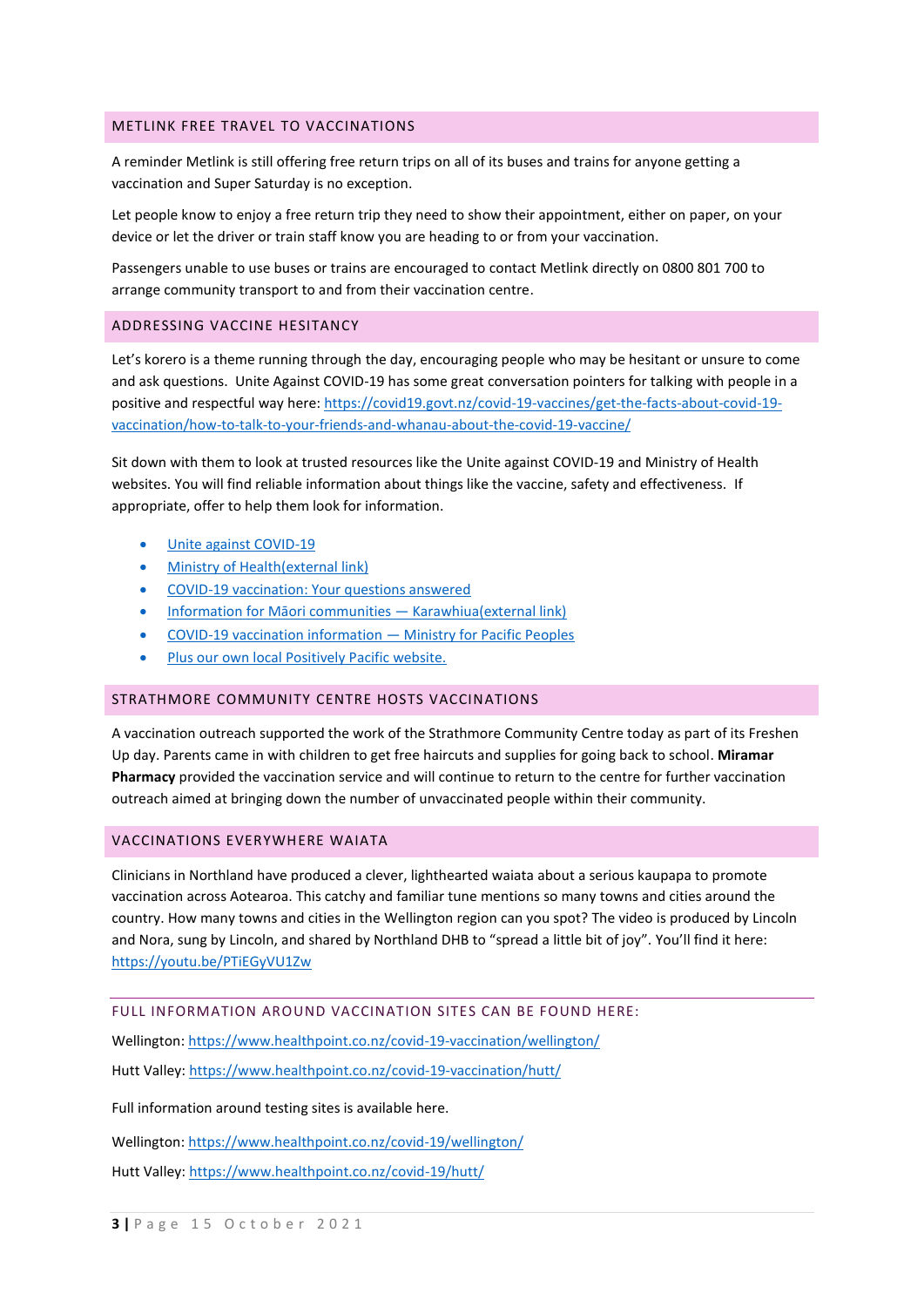## COMIRNATY MRNA COVID-19 VACCINE & MYOCARDITIS

Clinical Lead for 2DHB COVID-19 Response Dr Michelle Balm advises the Comirnaty mRNA COVID-19 vaccine is safe, and serious adverse events remain very low. There is no association with clotting events. It is safe for immunocompromised people and those with food, drug, or other vaccine allergies.

Further information can be found here: [The Whole Truth: almost everyone can have the Pfizer COVID vaccine.](https://interactives.stuff.co.nz/2021/the-whole-truth-covid-19-vaccine/#/1204733915/almost-everyone-can-have-the-pfizer-covid-19-vaccine)

An association with myocarditis has been identified, mostly in younger males, but this is still a very rare side effect and occurs at a much lower frequency than myocarditis due to COVID-19 infection itself. Further information is attached, and can also be found here: [IMAC Myocarditis Factsheet.](https://covid.immune.org.nz/sites/default/files/2021-09/Myocarditis%20and%20the%20mRNA%20COVID-19%20vaccine%20in%20New%20Zealand%20-%20information%20for%20health%20professionals.pdf)

#### MANDATORY VACCINATIONS FOR HEALTHCARE STAFF

An amendment will be made to the COVID-19 Public Health Response (Vaccinations) Order 2021 that will require a new set of workers in the health and disability sector to be fully vaccinated by 1 December 2021.

Vaccination is already mandatory for high-risk roles (including health worker roles) in Border, MIF and MIQ settings. This amendment seeks to extend that requirement so that certain roles in the health and disability sector are also covered by this order, including:

- Regulated professions currently registered under the HPCA regulations
- Non-regulated professions in the following healthcare setting:
- Aged Residential Care Facilities (ARC)
- Home and Community Care Services (HCSS)
- Kaupapa Māori Health Providers
- Pacific Health Providers
- Non-Government Organisations who provide health services
- Roles undertaken by people who:
	- o are in frequent contact, face-to-face contact, or are in close proximity to healthcare workers providing a health service
	- o work where a health service is being provided
	- o do not necessarily provide a health service, but their role requires frequent contact/engagement with those providing health services and is considered tied to a role within a healthcare setting.

Any health and disability workers who fall under the categories above must receive their first dose of the vaccine by 30 October and their second dose by 1 December 2021.

Within our DHBs we are still working through what this means for staff across our hospitals and communities, and how we can support our workforce. We expect to provide more detailed information next week.

#### MY COVID RECORD WEBSITE LAUNCHED

Kiwis can now view their COVID-19 vaccination records through the website [My Covid Record,](https://app.covid19.health.nz/) as the first step in our work towards providing vaccination certificates.

My Covid Record is one of the tools Ministry of Health is putting in place to help enable New Zealand to open up. Later this month, COVID-19 test results will be available on My Covid Record. And from late November, vaccination certificates will be available for use within New Zealand and abroad.

The exact timing for when and where vaccination proof will be required are still being finalised. The Government is also consulting with the business, hospitality and events sectors on the finer details of how it will work.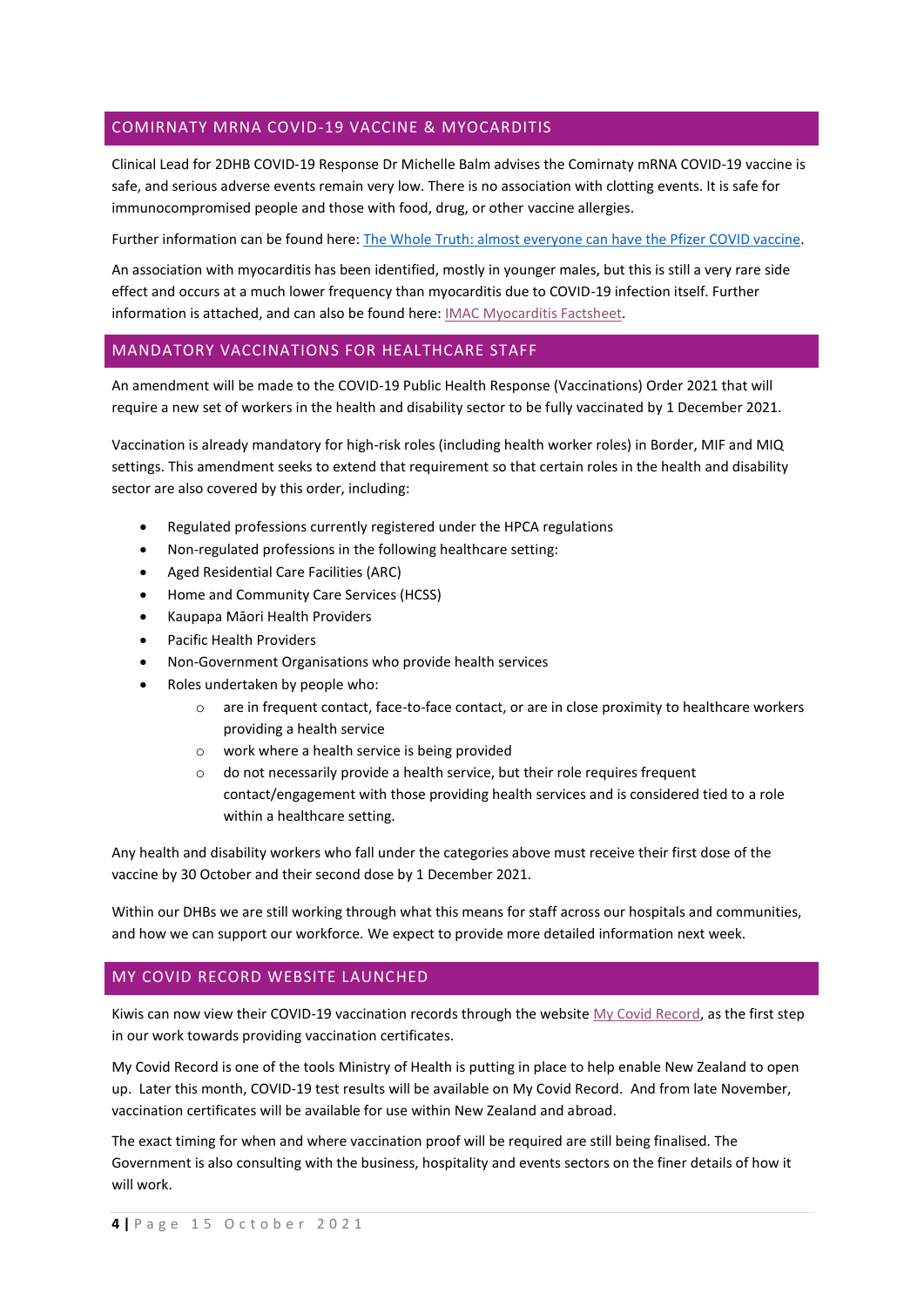## COVID-19 TESTING, DIAGNOSIS, ASSESSMENT AND TREATMENT FREE

The Ministry of Health's position is that COVID-19 testing, diagnosis, assessment and treatment is free, irrespective of citizenship, visa status, nationality or medical insurance coverage, but excluding pre-departure testing.

This stance supports the objective of reducing or avoiding the spread of COVID-19 by minimising the risk of a person avoiding or delaying being tested due to concern about, or an inability to pay, for the cost of testing.

Specifically, this means that assessment and testing should be free of charge to the patient where:

- a person presents at a general practice, is advised to be tested for COVID-19 and declines the test
- a person is tested for COVID-19, including if the clinician has not recommended testing and they are not required to be tested for some other reason (possible contact, requirement to cross a regional boundary or similar).

The only exception to this rule should be for pre-departure testing, as noted above. Pre-departure testing conducted in New Zealand is to meet the COVID-19 testing requirements of the destination country.

## RETURN TO NURSING PRACTICE PROGRAMME

If you, or anyone you know, has been out of practice for less than eight years, already hold Nursing Council registration, but your annual practising certificate has expired, our Return to Nursing Programme will give you the tools to get back into the workforce.

Information Sessions will be held from 9.30 to 2pm on the following days/locations:

- Monday October 18<sup>th</sup>, Hutt Hospital auditorium, 9.30am to 2pm
- Wednesday October 20<sup>th</sup>, Wellington Regional Hospital, Easthorpe Lecture Theatre L12 WSB.
- Wednesday October 27<sup>th</sup>, Kenepuru Community Hospital, Tui Room, Te Papa Building

For further information or to reserve a place please contact [Jolene.Ingram@ccdhb.org.nz](mailto:Jolene.Ingram@ccdhb.org.nz)

## CAN EATING A HIGH-QUALITY AOTEAROA NZ DIET IMPROVE HEALTH & WELLBEING?

CCDHB Centre for Endocrine, Diabetes and Obesity Research is looking for people aged 25-70 years who are at risk of / have a family history of diabetes or heart disease, and have household/whānau members happy to join this 12-week trial to eat a healthy diet.

You will receive meals, recipes and support to follow this diet for 12 weeks. You will need to visit our clinic at Wellington Regional Hospital three times, and your household/whānau members will visit twice.

If you're interested in taking part please contac[t diabetesresearch@ccdhb.org.nz.](mailto:diabetesresearch@ccdhb.org.nz)

### PEOPLE PĀNUI - COMMUNICATION FROM THE HEALTH REFORM TRANSITION UNIT

The Health and Disability Review Transition Unit has produced its first people pānui, which will be a regular newsletter covering health system reform news and updates for the health workforce. It contains an update from the Minister, articles and frequently asked questions from the workforce. There is also an accompanying timeline of key dates. The pānui and timeline are both attached.

Minister Little has also filmed [a short video message which you can view here](https://vimeo.com/630399622)